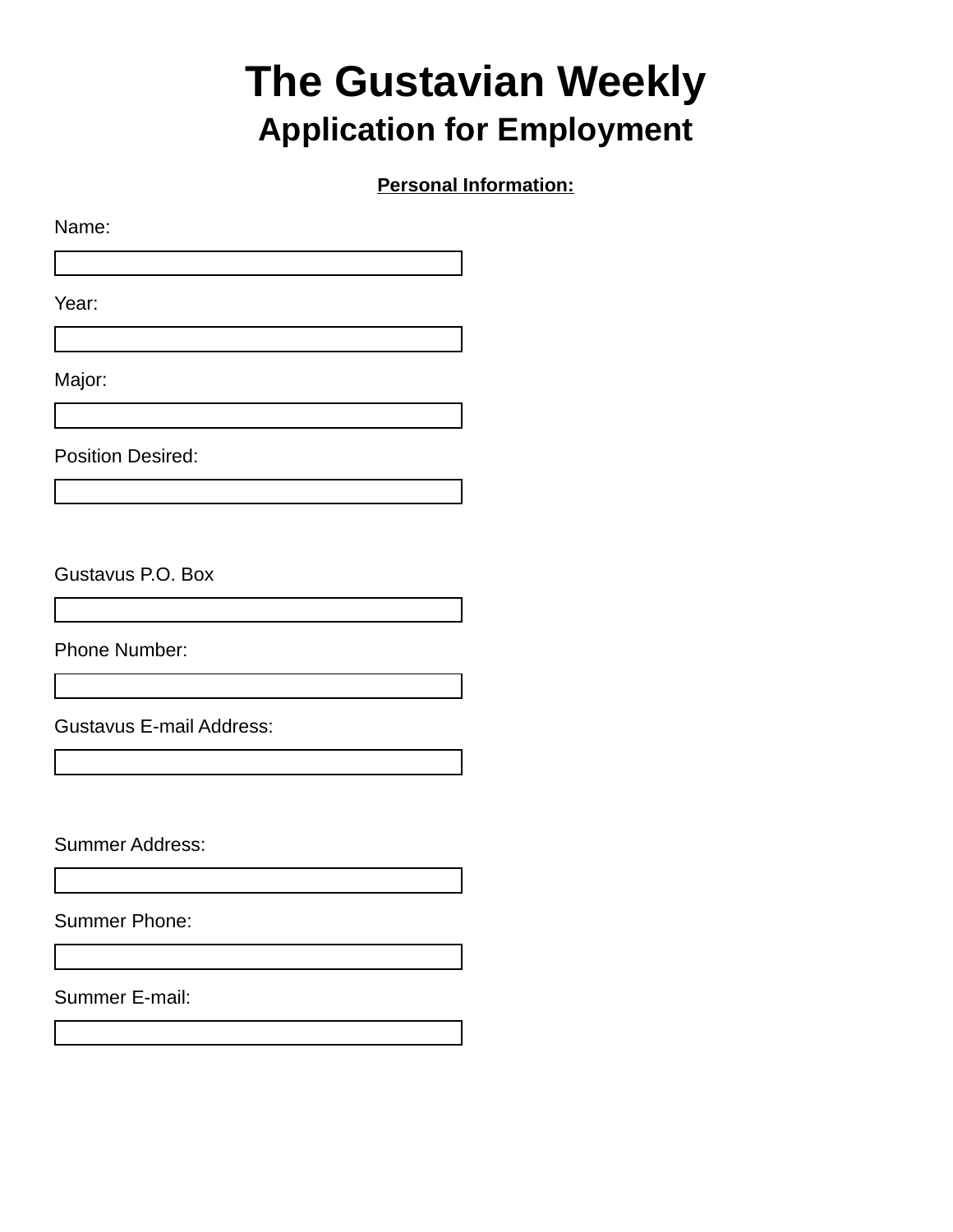## **Experiences:**

*Please tell us about you experience in the field. What makes you qualified to run this publication? Be specific and discuss other leadership roles, especially those that are associated with leading you peers.*

## **Skills:**

*What knowledge or skill sets do you have that make you qualified for this job? Explain you knowledge and experience with the Adobe Creative Suite; including, but not limited to, Adobe InDesign and Adobe Photoshop.*

### **Interest:**

*What initially drew you to The Gustavian Weekly? Why do you want this specific job?*

#### **Expectations:**

*What do you expect to get out of this specific job? What do you expect the job to be like?*